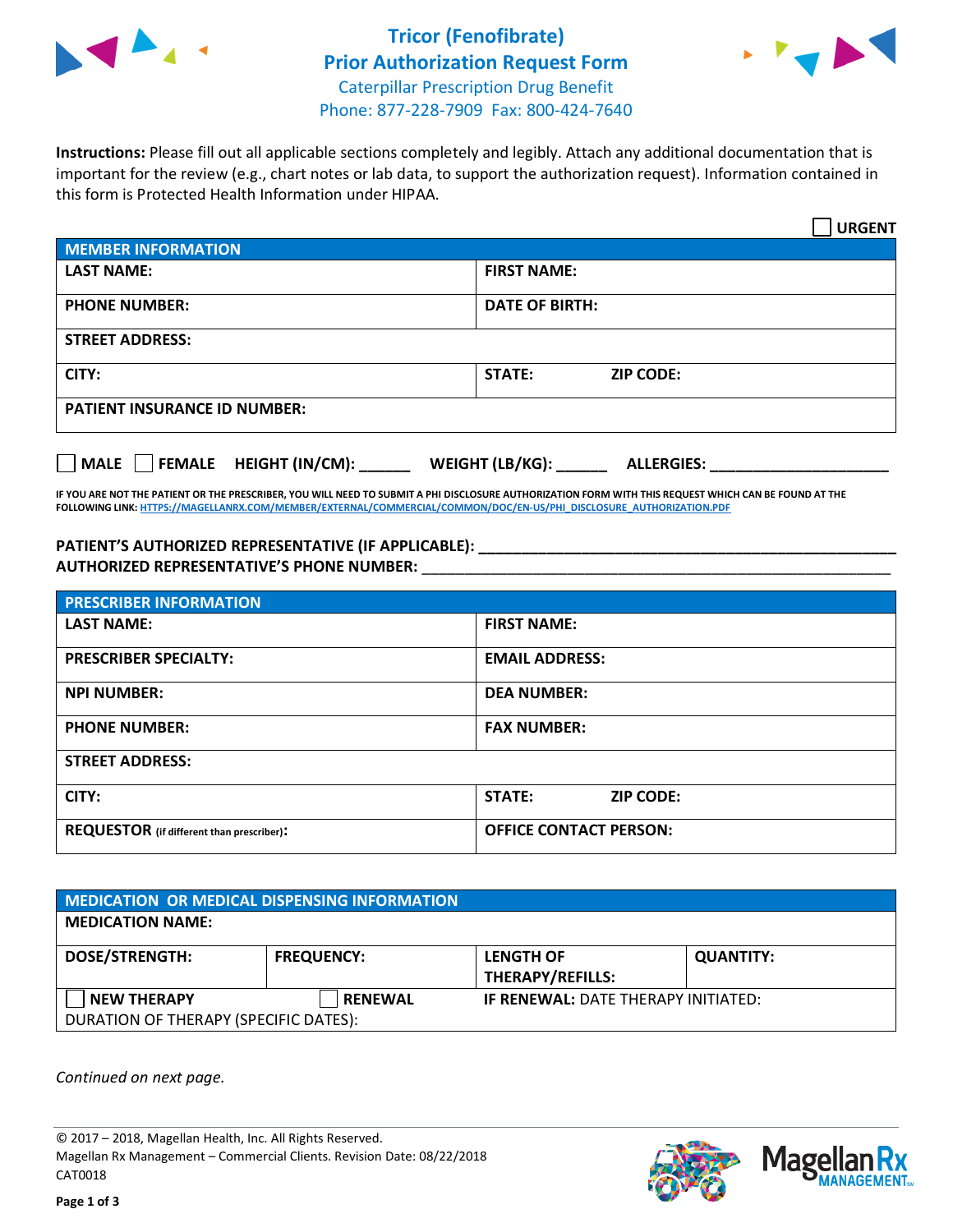



Mag

**NAGEMENT**<sub>SM</sub>

| <b>MEMBER'S LAST NAME:</b> NAME                                                                                                                                                                                                                                                                         | <b>MEMBER'S FIRST NAME:</b>                                                                                                                 |                                           |  |  |
|---------------------------------------------------------------------------------------------------------------------------------------------------------------------------------------------------------------------------------------------------------------------------------------------------------|---------------------------------------------------------------------------------------------------------------------------------------------|-------------------------------------------|--|--|
|                                                                                                                                                                                                                                                                                                         | 1. HAS THE PATIENT TRIED ANY OTHER MEDICATIONS FOR THIS CONDITION?                                                                          | YES (if yes, complete below)<br><b>NO</b> |  |  |
| <b>MEDICATION/THERAPY (SPECIFY</b>                                                                                                                                                                                                                                                                      | <b>DURATION OF THERAPY (SPECIFY</b>                                                                                                         | <b>RESPONSE/REASON FOR</b>                |  |  |
| DRUG NAME AND DOSAGE):                                                                                                                                                                                                                                                                                  | DATES):                                                                                                                                     | <b>FAILURE/ALLERGY:</b>                   |  |  |
|                                                                                                                                                                                                                                                                                                         |                                                                                                                                             |                                           |  |  |
|                                                                                                                                                                                                                                                                                                         |                                                                                                                                             |                                           |  |  |
|                                                                                                                                                                                                                                                                                                         |                                                                                                                                             |                                           |  |  |
| <b>2. LIST DIAGNOSES:</b>                                                                                                                                                                                                                                                                               |                                                                                                                                             | <b>ICD-10:</b>                            |  |  |
|                                                                                                                                                                                                                                                                                                         |                                                                                                                                             |                                           |  |  |
|                                                                                                                                                                                                                                                                                                         |                                                                                                                                             |                                           |  |  |
|                                                                                                                                                                                                                                                                                                         | 3. REQUIRED CLINICAL INFORMATION: PLEASE PROVIDE ALL RELEVANT CLINICAL INFORMATION TO SUPPORT A                                             |                                           |  |  |
| PRIOR AUTHORIZATION.                                                                                                                                                                                                                                                                                    |                                                                                                                                             |                                           |  |  |
| <b>Clinical information:</b>                                                                                                                                                                                                                                                                            |                                                                                                                                             |                                           |  |  |
| Has the patient tried and failed a generic fenofibrate? $\Box$ Yes $\Box$ No                                                                                                                                                                                                                            |                                                                                                                                             |                                           |  |  |
|                                                                                                                                                                                                                                                                                                         |                                                                                                                                             |                                           |  |  |
| Select how the patient took the generic fenofibrate:                                                                                                                                                                                                                                                    |                                                                                                                                             |                                           |  |  |
| $\Box$ With food                                                                                                                                                                                                                                                                                        |                                                                                                                                             |                                           |  |  |
| □ Without food                                                                                                                                                                                                                                                                                          |                                                                                                                                             |                                           |  |  |
| □ Variably took with food                                                                                                                                                                                                                                                                               |                                                                                                                                             |                                           |  |  |
| □ Unknown                                                                                                                                                                                                                                                                                               |                                                                                                                                             |                                           |  |  |
|                                                                                                                                                                                                                                                                                                         |                                                                                                                                             |                                           |  |  |
|                                                                                                                                                                                                                                                                                                         | Is there a documented intolerance or side effect to a generic fenofibrate? $\square$ Yes $\square$ No                                       |                                           |  |  |
|                                                                                                                                                                                                                                                                                                         |                                                                                                                                             |                                           |  |  |
|                                                                                                                                                                                                                                                                                                         | Has the patient had an inadequate response to a generic fenofibrate as documented by higher than normal                                     |                                           |  |  |
| triglyceride (TG) lab value while on a generic fenofibrate? □ Yes □ No                                                                                                                                                                                                                                  |                                                                                                                                             |                                           |  |  |
|                                                                                                                                                                                                                                                                                                         |                                                                                                                                             |                                           |  |  |
|                                                                                                                                                                                                                                                                                                         | Please provide original TG lab report, which contains the normal range for that lab                                                         |                                           |  |  |
|                                                                                                                                                                                                                                                                                                         |                                                                                                                                             |                                           |  |  |
|                                                                                                                                                                                                                                                                                                         |                                                                                                                                             |                                           |  |  |
|                                                                                                                                                                                                                                                                                                         | Are there any other comments, diagnoses, symptoms, medications tried or failed, and/or any other information the                            |                                           |  |  |
| physician feels is important to this review?                                                                                                                                                                                                                                                            |                                                                                                                                             |                                           |  |  |
|                                                                                                                                                                                                                                                                                                         |                                                                                                                                             |                                           |  |  |
|                                                                                                                                                                                                                                                                                                         |                                                                                                                                             |                                           |  |  |
|                                                                                                                                                                                                                                                                                                         |                                                                                                                                             |                                           |  |  |
|                                                                                                                                                                                                                                                                                                         | Please note: Not all drugs/diagnosis are covered on all plans. This request may be denied unless all required                               |                                           |  |  |
| information is received.                                                                                                                                                                                                                                                                                |                                                                                                                                             |                                           |  |  |
|                                                                                                                                                                                                                                                                                                         |                                                                                                                                             |                                           |  |  |
|                                                                                                                                                                                                                                                                                                         | ATTESTATION: I attest the information provided is true and accurate to the best of my knowledge. I understand that                          |                                           |  |  |
| the Health Plan, insurer, Medical Group or its designees may perform a routine audit and request the medical<br>information necessary to verify the accuracy of the information reported on this form.                                                                                                  |                                                                                                                                             |                                           |  |  |
|                                                                                                                                                                                                                                                                                                         |                                                                                                                                             |                                           |  |  |
|                                                                                                                                                                                                                                                                                                         |                                                                                                                                             |                                           |  |  |
| Prescriber Signature or Electronic I.D. Verification:                                                                                                                                                                                                                                                   |                                                                                                                                             | Date:                                     |  |  |
|                                                                                                                                                                                                                                                                                                         | CONFIDENTIALITY NOTICE: The documents accompanying this transmission contain confidential health information that is legally privileged. If |                                           |  |  |
| you are not the intended recipient, you are hereby notified that any disclosure, copying, distribution, or action taken in reliance on the contents<br>of these documents is strictly prohibited. If you have received this information in error, please notify the sender immediately (via return FAX) |                                                                                                                                             |                                           |  |  |
| and arrange for the return or destruction of these documents.                                                                                                                                                                                                                                           |                                                                                                                                             |                                           |  |  |
|                                                                                                                                                                                                                                                                                                         |                                                                                                                                             |                                           |  |  |
| © 2017 - 2018, Magellan Health, Inc. All Rights Reserved.                                                                                                                                                                                                                                               |                                                                                                                                             |                                           |  |  |

CAT0018

Magellan Rx Management – Commercial Clients. Revision Date: 08/22/2018